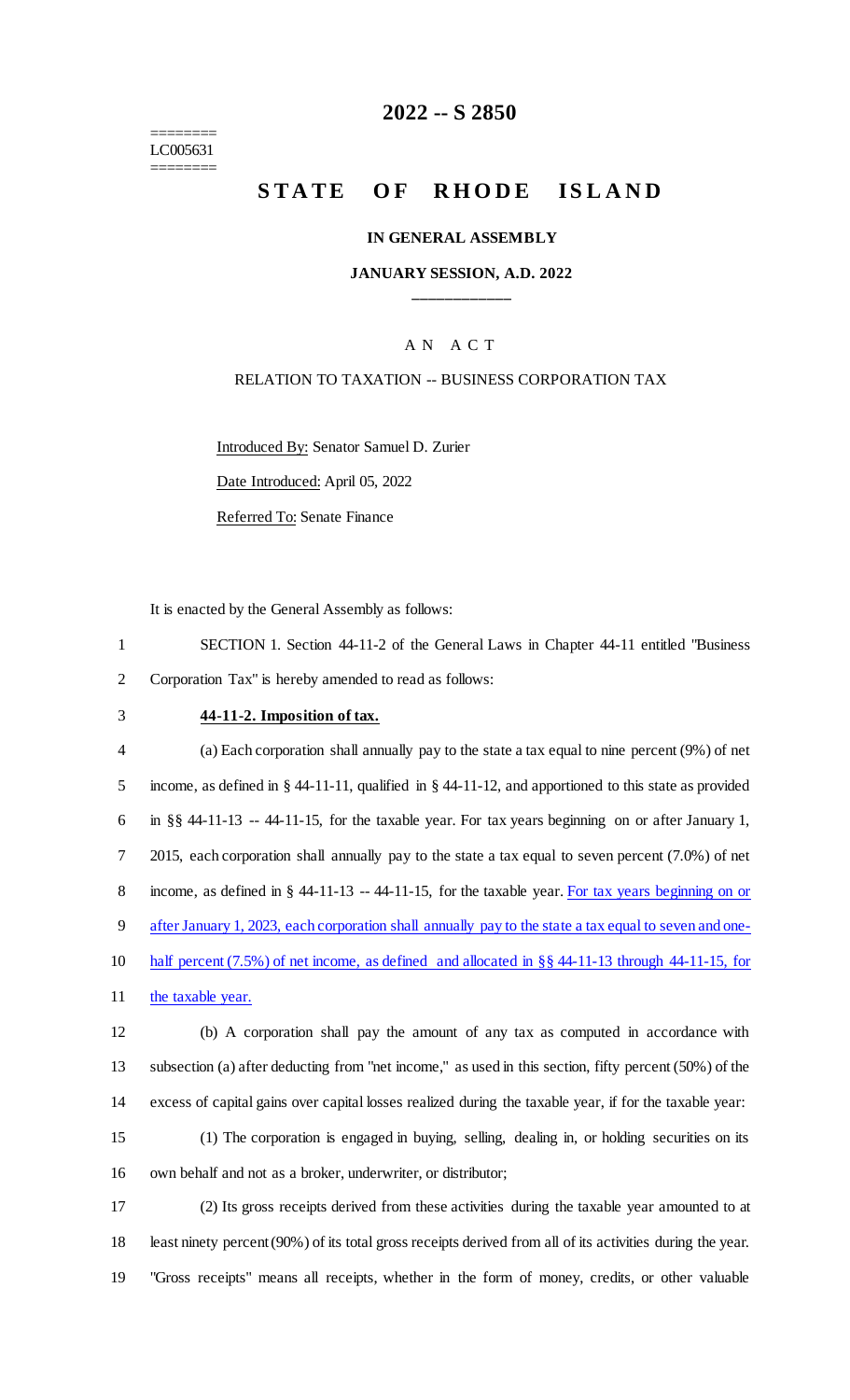consideration, received during the taxable year in connection with the conduct of the taxpayer's activities.

 (c) A corporation shall not pay the amount of the tax computed on the basis of its net income under subsection (a), but shall annually pay to the state a tax equal to ten cents (\$.10) for each one hundred dollars (\$100) of gross income for the taxable year or a tax of one hundred dollars (\$100), whichever tax shall be the greater, if for the taxable year the corporation is either a "personal holding company" registered under the federal Investment Company Act of 1940, 15 U.S.C. § 80a- 1 et seq., "regulated investment company," or a "real estate investment trust" as defined in the federal income tax law applicable to the taxable year. "Gross income" means gross income as defined in the federal income tax law applicable to the taxable year, plus:

(1) Any interest not included in the federal gross income; minus

 (2) Interest on obligations of the United States or its possessions, and other interest exempt from taxation by this state; and minus

 (3) Fifty percent (50%) of the excess of capital gains over capital losses realized during the taxable year.

 (d)(1) A small business corporation having an election in effect under subchapter S, 26 U.S.C. § 1361 et seq., shall not be subject to the Rhode Island income tax on corporations, except that the corporation shall be subject to the provisions of subsection (a), to the extent of the income that is subjected to federal tax under subchapter S. Effective for tax years beginning on or after January 1, 2015, a small business corporation having an election in effect under subchapter S, 26 U.S.C. § 1361 et seq., shall be subject to the minimum tax under § 44-11-2(e).

 (2) The shareholders of the corporation who are residents of Rhode Island shall include in their income their proportionate share of the corporation's federal taxable income.

- (3) [Deleted by P.L. 2004, ch. 595, art. 29, § 1.]
- (4) [Deleted by P.L. 2004, ch. 595, art. 29, § 1.]

 (e) Minimum tax. The tax imposed upon any corporation under this section, including a small business corporation having an election in effect under subchapter S, 26 U.S.C. § 1361 et seq., shall not be less than four hundred fifty dollars (\$450). For tax years beginning on or after 29 January 1, 2017, the tax imposed shall not be less than four hundred dollars (\$400). For tax years beginning on or after January 1, 2023 the tax imposed shall not be less than two hundred dollars (\$200).

SECTION 2. This act shall take effect upon passage.

#### ======== LC005631 ========